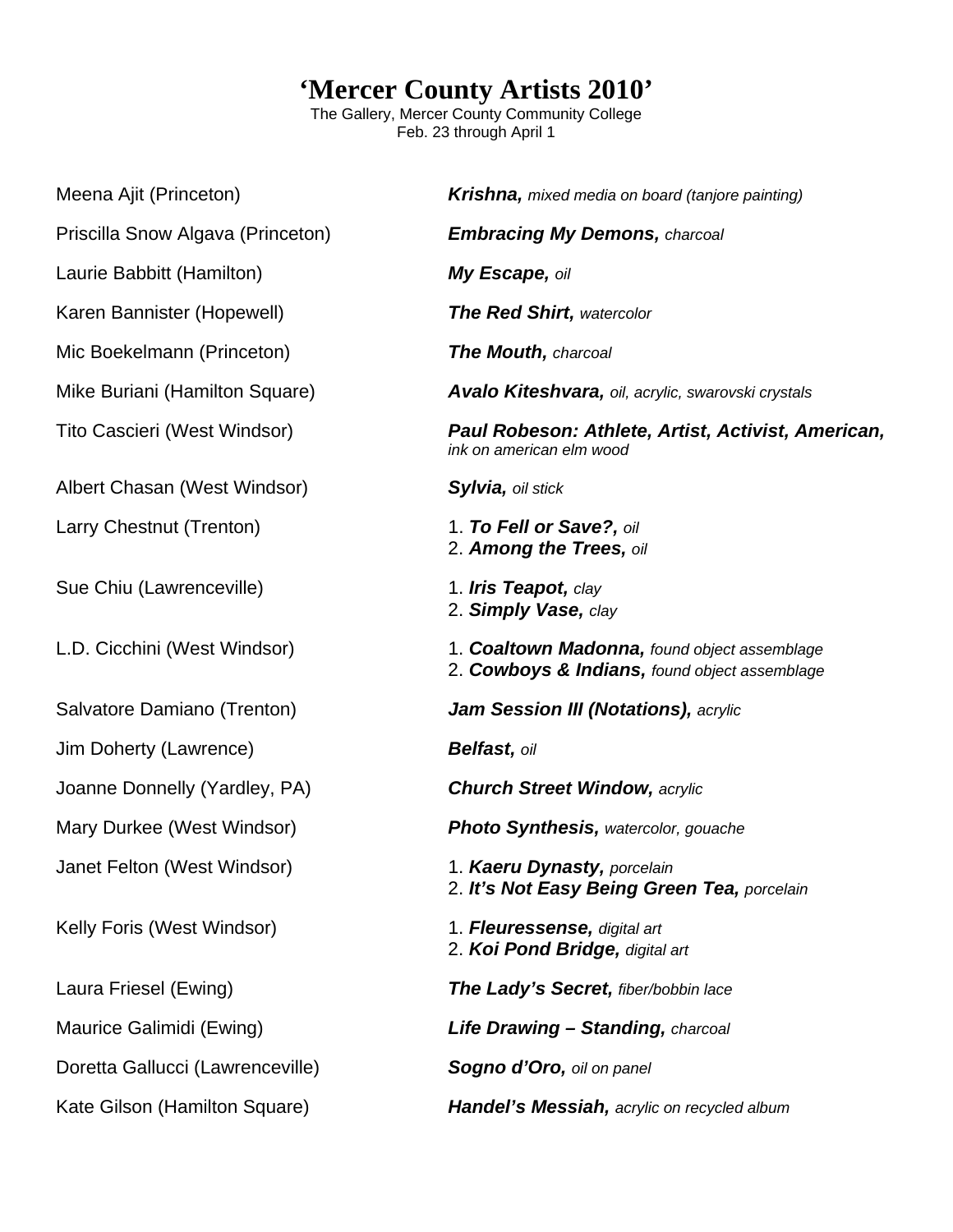Christine W. Godfrey (Princeton) *Self Portrait #5, pastel*  Christine W. Godfrey (Princeton) *The Masa Mara, pastel*  Martha Huehnergarth (Princeton) 1. **Students,** *clay* 

Roseanne Kanter (Lawrenceville) *Buffalo 2, cut paper* 

Mary R. Kokas (Bordentown) *Tulips on Black Stand, oil* 

Ron LeMahieu (Princeton) *African Queen #2, clay* 

Kuen Liao (West Windsor) *Eskimo Dog, watercolor* 

Alison J.W. Lorenz (West Windsor) 1. *Butterfly 1 (blue), watercolor* 

Rita Maniscalchi (West Windsor) *Snow Job, watercolor* 

D.J. Haslett (Hamilton) *Convoluted Question, drift wood assemblage*  Bill S. Hoeflich (Trenton) *Don't Look Back, digital art: Illustrator, Photoshop*  2. *Father and Son, clay*  Alexandra Indara (Hamilton) *Fort Hancock, oil on board*  Carol Johnson (Trenton) *Haiti in God's Hands, fabric paint*  Lenora Kandiner (West Windsor) 1. *Snake's Kaleidoscope, mixed media*  2. *Tie on the Leaves Reversible #7, mixed media*  Thomas Kelly (Mercerville) *The Waitress's Daughter, acrylic*  Renee Kumar (West Windsor) 1. *Axis Mundi/Middle Way, watercolor, collage*  2. *Old Souls Ancient Hearts, watercolor, collage*  Valerie Labelle-Desmarais (Princeton) *Quebec City: Sunbathing in February, screenprint*  2. *Butterfly 2 (grey), watercolor*  Phillip Cox Luth (Princeton) 1. *Monochromatic Study of Audrey, pastel*  2. *Rusty, watercolor*  Susan Luty (Hightstown) 1. *Fire and Smoke, clay*  2. *Smoke and Shadow, clay* 

Arlene Gale Milgram (Trenton) *Symphony, altered monoprint collage* 

Hetal Mistry (Princeton) 1. *Harmony, water-based mediums*  2. *Serenity, water-based mediums* 

Glenn Moore (Trenton) 1. *Tiki Kappa Kappa, steel*  2. *Gladiator Mask, steel*